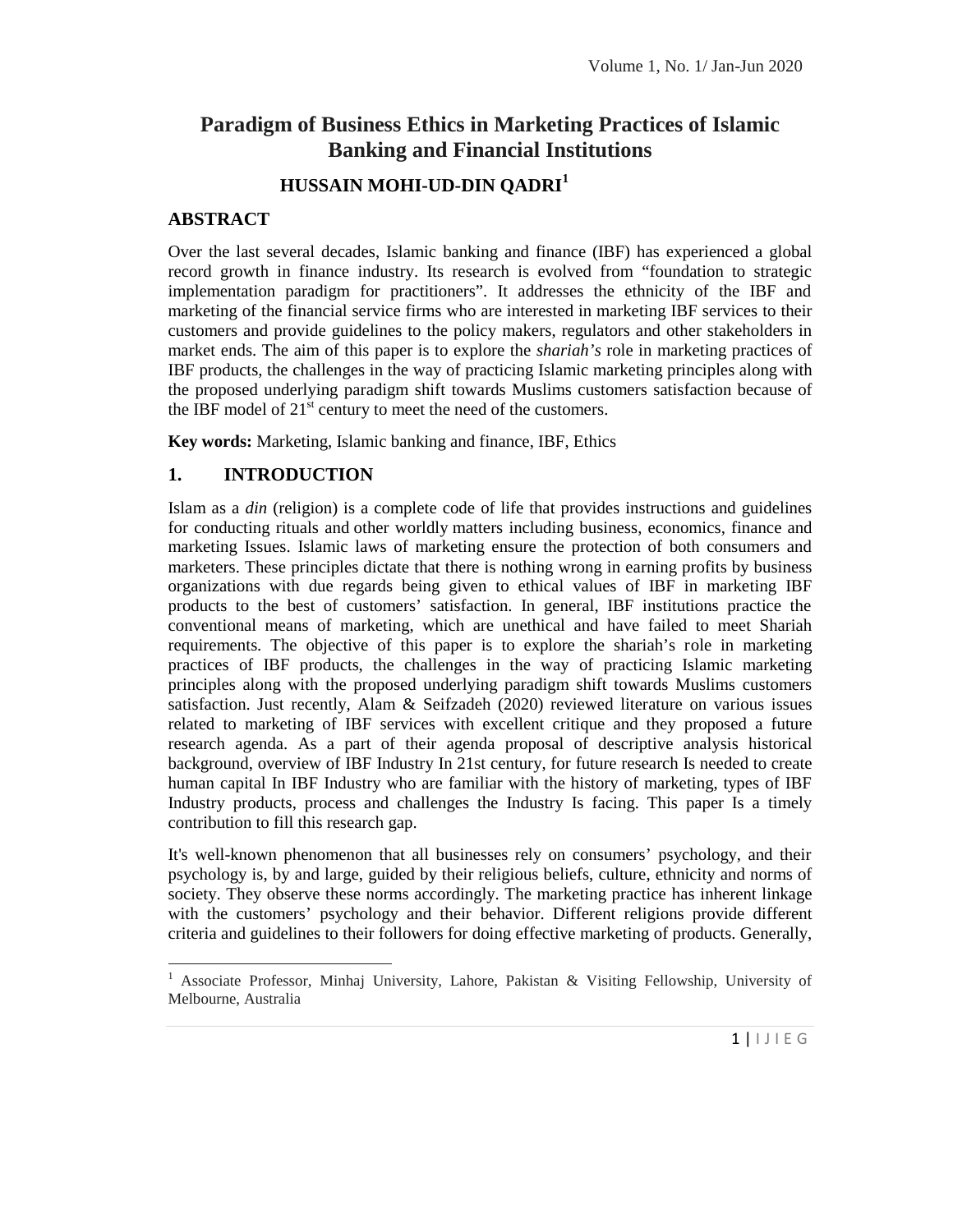marketing is considered only a way of presentation of a product or a service in front of the masses. Over time, things have become complex in the real world. The practice of marketing has become a tool for education, advertisement and promotion. Marketers not only publish or display their message, but also indirectly educate an audience. Due to modernization and secularization, religious beliefs of people and their practice of faith have become weaker. Consequently, they do not have a clear understanding of the matter from the religious perspective, hence their singular confusion. The subject of marketing, for them, is also on the list of unclear and opaque issues (Jamnik, 2019).

The marketers perform their activities such as promotion and advertisement of their products and services in accordance with their own designed rules and regulations without caring about the religious principles that should regulate their conduct. Marketers and owners of business go beyond the limits of making a profit. Even they use the title of their faith to take advantage of the religiously-sensitive people. Moreover, abusing online platforms such as social media sites is also on the increase, a situation which calls for regulations for digital marketers in the domain of ethics and values. It signifies that the digitalization encompasses enormous opportunities, but also more responsibility. Ethics, values, and principles are also overarching concepts while doing marketing through digital channels (Altinbasak-Farina & Burnaz, 2019; Fu et al., 2019).

Today, the Muslim population exceeds over 2 billion and is continuously increasing in Muslim and non-Muslim countries. In the same way, Muslim consumers are growing, hence the expansion of the Muslim market. Islam as a *din* (religion) is a complete code of life that provides instructions and guidelines for conducting rituals and other worldly matters. Islam directs a businessperson on how to transact business so that no one suffers at one's hands. What is more, Islam also guides an employer on how to treat the employees.

Similarly, Islam has laid down principles of marketing to the marketers and executives of an organization. Islamic laws of marketing ensure the protection of both consumers and marketers. These principles dictate that there is nothing wrong in earning profits by organizations if they do not wrong or play tricks on customers. Marketing practices become deceptive when the marketers mislead the consumers about a product and a service through crafty moves. There is a common culture among the marketers to misinform people by swearing to Allah falsely and concealing the defects of the commodity (Mukhibad, 2019). The rest of this paper is organized as follows. In the proceeding sections, the history of marketing in Islamic prospective Is given while section 3 presents the overview of the IBF's marketing. Section 4 explains various types of IBF Industries and their marketing process while section 5 is handling how to handle challenges of marketing halal products. The final section contains some concluding remarks.

## **2. A Brief History of Marketing and Ethics**

 $\frac{1}{2}$  a message<br>of time, the<br>gies, rules,<br>2 | 1 J I E G The term, marketing, is derived from the Latin word*, mercatus* which means market-place or merchant. Marketing as a science or subject or a practice has a long history and footprints in the ancient times before Christ. The cave man started displaying and publishing a message through painting and drawing pictures and signs on stones. With the passage of time, the ways of marketing and communication channels evolved. Different strategies, rules,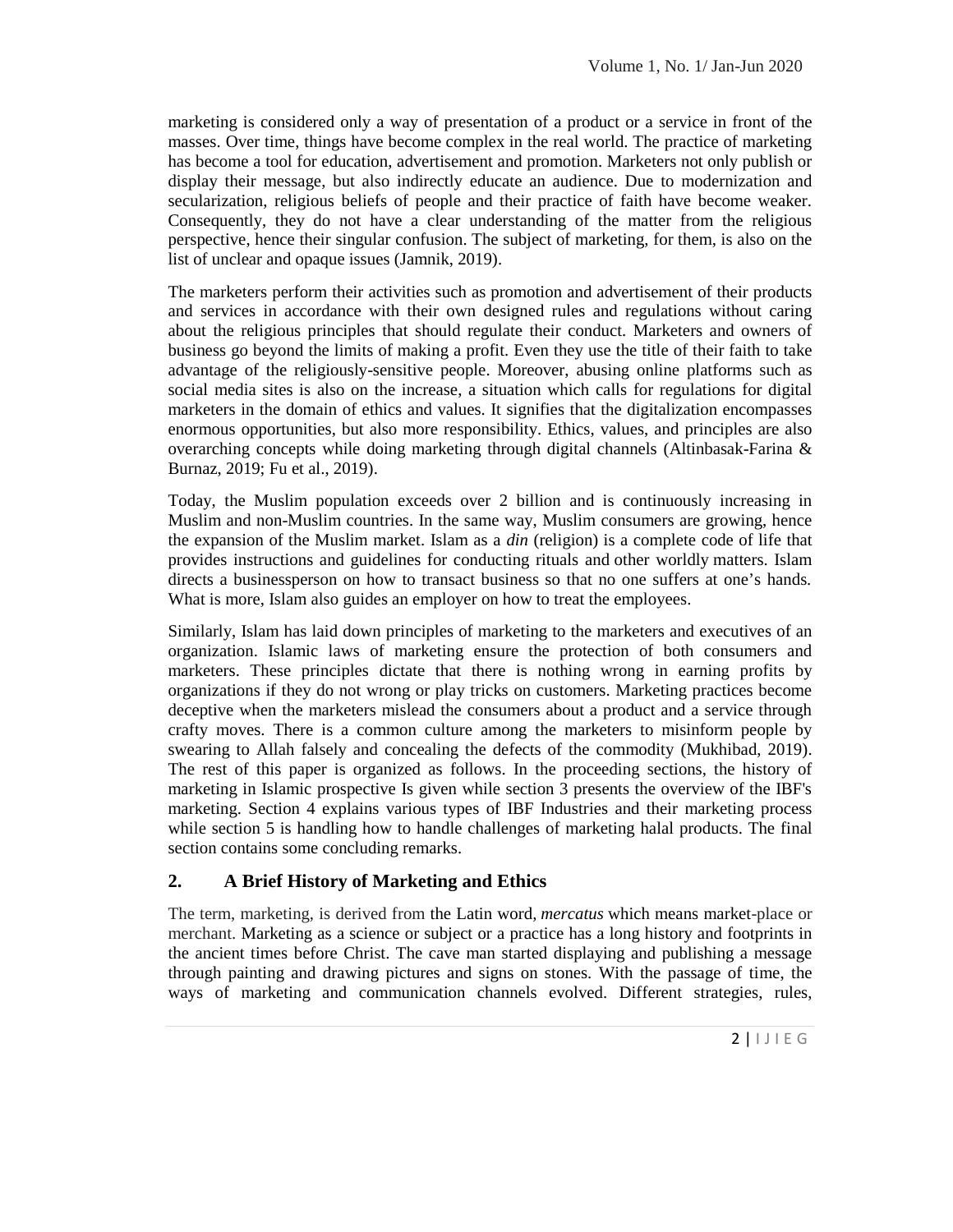guidelines and frameworks were introduced, implemented, changed and redesigned. From stones to printing papers, posters, brochures, and bill boards, the marketing promotion shifted to digital media. One of the common things which can be observed throughout the whole evolution of marketing is that marketing is based on the behavior and beliefs of consumers. The beliefs, norms, culture and affiliations of individuals in a society have great influence in the whole process of marketing. What the people believe and understand influences their way of doing marketing (Balmer & Burghausen, 2019; Fox, 2019).

The history of marketing can be divided into two parts; the s history of marketing thoughts and the history of marketing practices. Marketing thought began to develop at the beginning of the twentieth century. It was found in 1900 that demand consisted of more than the purchasing power. It combined the desire with purchasing ability. Advertising and salesmanship showed that demand is not only affected by the existence of supply but can be shaped by other factors (Bartels, 1976). Therefore, anew behavioral shift towards business brought a revolution in the economy and the term "Marketing" was used to refer to this revolution (Bartels, 1976). Marketing philosophy started to dominate business during the 1950s (Kotler, 2011) and continued until the twenty first century. The latest definition of marketing, which is largely accepted among academicians and practitioners provided by American Marketing Association (2014), is "the activity set of institutions, and processes for creating, communicating, delivering, and exchanging offerings that have value for customers, clients, partners, and society at large".

The development of an ethical attitude and behavior in conducting business is comparatively new. In 1960, discussions on business ethics issues arose particularly in countries of German origin. In this period, the education on ethics first started in the Administration and Business Faculties in USA specifically. The contributions of philosophers applied ethics to the field of business. Multinational corporations mostly from USA and Europe began to develop in the following decade.

A corporate code of ethics developed due to cultural differences and new and changed methods of performing and conducting business. The efforts of dedicated university professors who taught business ethics in MBA programs and business schools resulted in the appearance of the first publications related to subject, the first scientific journal to appear was called the Journal of Business Ethics. Between the 80's and 90's a few academic networks (the Society for Business Ethics in the United States and the European Business Ethics Network in Europe) and specialized magazines (Business Ethics Quarterly, Business Ethics and European Review) and encyclopedias have been published including the Encyclopedic Dictionary of Business Ethics in the USA and Lexicon der Wirtschaftsethik in Germany). These initiatives were followed by the organization of special forums and the creation of the International Society for Business Economics and Ethics (ISBEE).

Iso named<br>3 | I J I E G The history of Islamic marketing started with the Prophet of Islam Muhammad (Peace be upon him- PBUH) himself as he was a trader and used to sell the products of Sayida Khadija (Allah be pleased with her), who became his first wife. Sayida Khadija was really impressed with the trading methods and marketing style of Holy Prophet PBUH. He was also named the most Truthful and Honest person.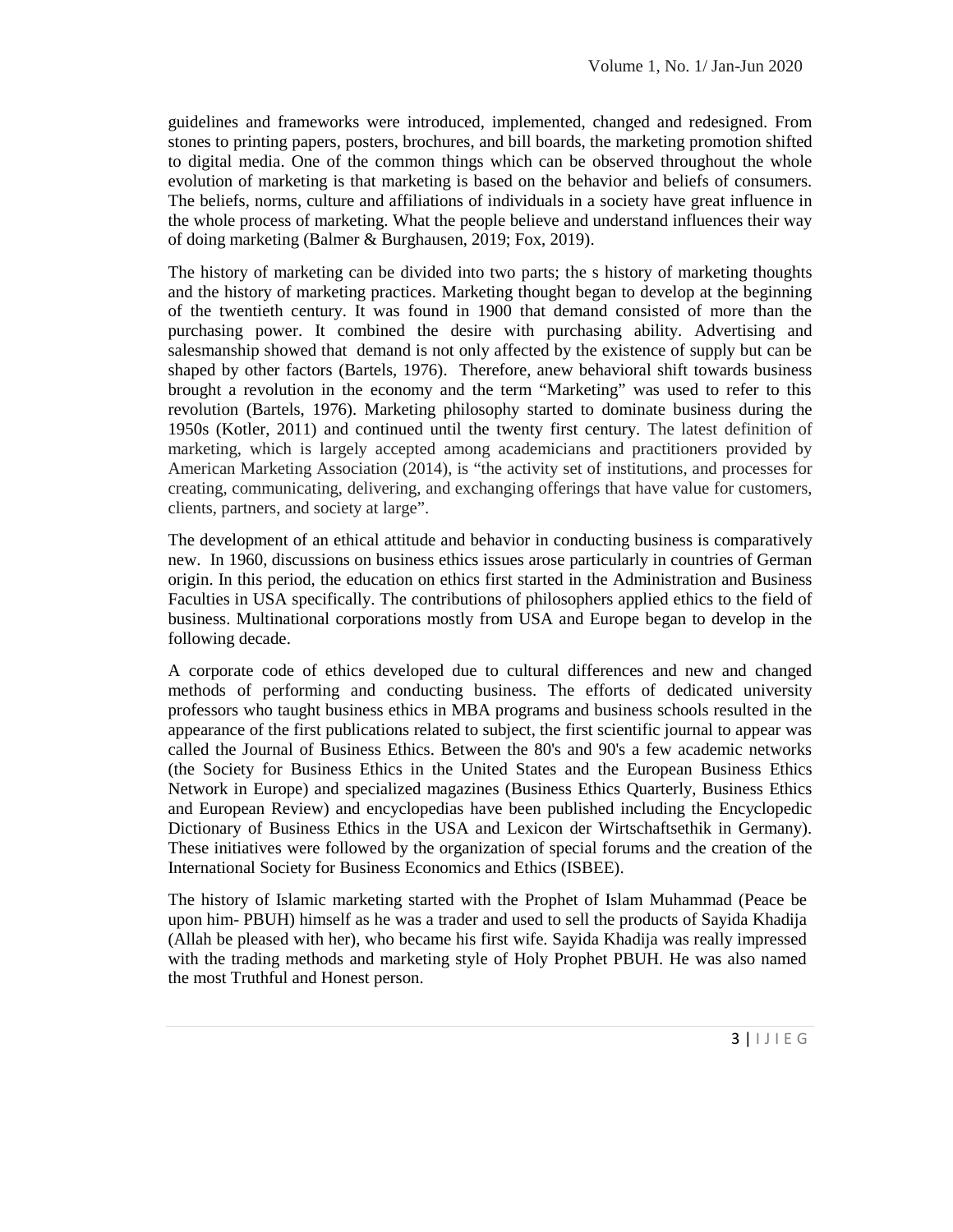The Caliphates of Islam followed the teachings of Holy Prophet PBUH and set the standard rules and regulations for markets and businesses. Islamic teachings were demonstrated in the marketing techniques of Muslim traders. As a result, many Arabian traders and merchants embraced Islam. But, with the passage of time, the Muslim states started to leave the teachings of Islam. Eventually, Islamic teachings, values and culture were jeopardized in Islamic countries. Religion was put aside and confined to rituals and celebrations But, Islam, as a complete code of life, should guide its followers in every field including economics, business and, hence, marketing as well.

Since 2000, Muslim economies have started paying attention to running their, economies according to Islamic law; and there was an effort to their Islamic identity. The subject of Islamic marketing got the attention of academicians, researchers and practitioners in 2007 when the first book "Marketing in an Islamic Environment" was published (Nestorovic´, 2007). This book was followed by three more books on the subject, all of which became best seller. Paul Temporal penned his book in 2011 and was influential in organizing the first Islamic Marketing and Branding Forum at the University of Oxford's Business School. The second book was authored by Baker Ahmed Alserhan in the same year. Alserhan played a key role in organizing the First Global Islamic Marketing Conference (GIMC), held in Abu Dhabi in 2009. This conference was followed by another international conference on Islamic Marketing and Branding in 2011 in Malaysia. Since then, every year, a new conference has been conducted and, so far, conferences have been held in the UAE, Turkey, Qatar and Malaysia. The third book, a collection of twenty-four chapters by scholars and practitioners from around the globe, was edited by Ozlem Sindikci and Gillian Rice in 2013. The journal of Islamic Marketing was launched in 2010 to lay down the foundation of Islamic Marketing as a new discipline.

#### **3. Overview of Islamic Finance Industry**

The assets of the Islamic finance industry have exceeded US\$2 trillion and are growing as a powerful force, particularly in the Islamic financial hubs of Malaysia, GCC and London.

The sector stresses its foundation because of shariah and making models which are both shariah based and ethical, attracting clients both Muslims and non-Muslim who are tired of the traditional way of banking and want to join the banking system which is more ethical and genuinely customer-centered.

Frower,  $\alpha$ <br>reover, the<br>The Central<br>4 |  $\Box$  I E G Overtime Islamic banking showed tremendous growth rate, and its penetration in GCC increased from 31 percent in 2008 to 45 percent in 2017, with non-resident deposits in UAE Islamic banks increasing by US\$1.14 billion in 2018 alone (S & P Global, 2019). In Malaysia, Islamic banking started to dominate the market in 2017, with headlines of surpassing the conventional loan which is the sole driver for the growth of traditional banking system with a growth of 71 percent last year. On the other hand, traditional Islamic finance hubs continue to expand their reach in the UK, which has the largest Islamic finance industry in the Organisation for Economic Co-operation and Development (OECD). However, a strong competition has started coming from Pakistan and Indonesia. Moreover, the governments of Australia and Uganda are interested in strengthening this sector. The Central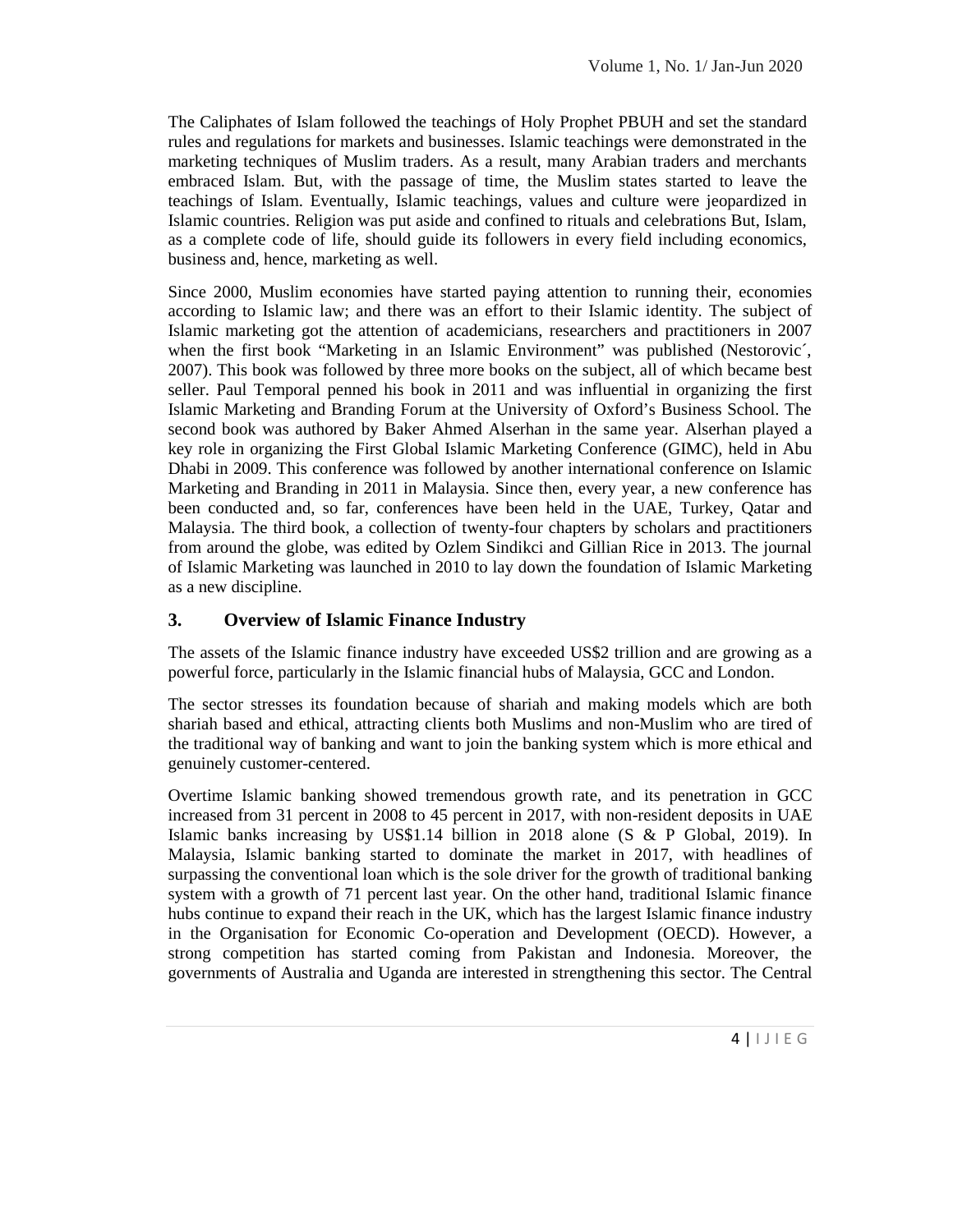Asian Muslim majority countries such as Tajikistan and Uzbekistan also started improving the Islamic finance industry by drawing up new rules and regulations  $(S \& P \text{ Global}, 2019)$ .

Though Islamic banks have been expanding at a double-digit pace, they are not treated on the same footing as the conventional banking system. However, change can be seen through the high rate of adoption of digital banking and Fintech. The UK, taking the lead in this field, launched Islamic Fintech Panel, while on other side the Islamic Development Bank (IDB) is executing blockchain technology to provide a new shariah-compliant instrument for financial inclusion. The adoption of digitalization is on the rise in the Gulf Cooperation Council (GCC) countries in which Bahrain is trying to become a leader through a partnership of Bahrain Islamic Bank with Bahrain Fintech Bay, and the establishment of the first shariah-compliant digital bank. Investment platforms for potential investors are also proportionally developed mostly by using blockchain, while venture capital and crowdfunding are put in place to gain the necessary funds.

Mergers and acquisitions are working side by side to ensure the stability of the system; a few *sukuk* have been issued, with the Dubai Islamic Bank listing the first dollar-denominated *sukuk* by a GCC issuer for US\$1 billion. With the development in Islamic finance insurance (*takaful*) and products such as *murabaha*, *waqf* creates possibilities for further growth in the Islamic finance industry. The Islamic finance industry was estimated to be worth US\$2.4 trillion in 2017 and forecast to grow by 7.7 percent CAGR to reach US\$3.8 trillion by 2023 (S & P Global, 2019).

#### **4. Type of Products In Islamic Finance Industry**

The products and services offering by IBF could be divided into following three categories.

**Pseudo-Islamic product:** A pseudo-Islamic product is a product that only conforms or fulfils legal rules but in substance violates shariah rulings. This is the case when a *hilah* (a legalistic trickery) is employed to draw up contracts: the contracts are legal per se but contravene shariah principles. Note that there is a situation in which no alternative Islamic financial product is available to fulfil the ultimate need. Then, in that case, the axiom of necessity can be used. In these circumstances, the shariah rulings and principles can be put aside to fulfil the dreadful need of people. However, when an alternative product or service is available, this ruling is no longer effective. Using a *hilah* when there is no dreadful necessity and other alternatives are available turns the contract into a pseudo-Islamic product. So, turning to a *tawarruq* contract when the substitute products are not available is authentic. However, if an alternative exists then it makes *tawarruq* as an invalid and void contract.

 $\begin{array}{c} \text{1} \\ \text{1} \\ \text{2} \\ \text{3} \\ \text{4} \\ \text{5} \\ \text{5} \\ \text{6} \\ \text{7} \\ \text{8} \\ \text{9} \\ \text{1} \\ \text{1} \\ \text{1} \\ \text{1} \\ \text{2} \\ \text{1} \\ \text{2} \\ \text{3} \\ \text{4} \\ \text{5} \\ \text{1} \\ \text{1} \\ \text{1} \\ \text{1} \\ \text{2} \\ \text{2} \\ \text{3} \\ \text{4} \\ \text{5} \\ \text{5} \\ \text{1} \\ \text{1} \\ \text{1} \\ \text{2} \\ \text{$ **Shariah-compliant products**: Shariah-compliant products meet the requirements of shariah but fail to pay attention to the need and necessities of the community; in such a circumstance, shariah-compliant products do not fulfil the financial requirements of the poor and the needy of the society. For instance, a mutual fund can be provided to a customer only by setting a very high minimum investment requirement in order to make it shariah compliant, which the poor cannot attain. So, it does not fulfil the objective of serving the poor and the needy of the society.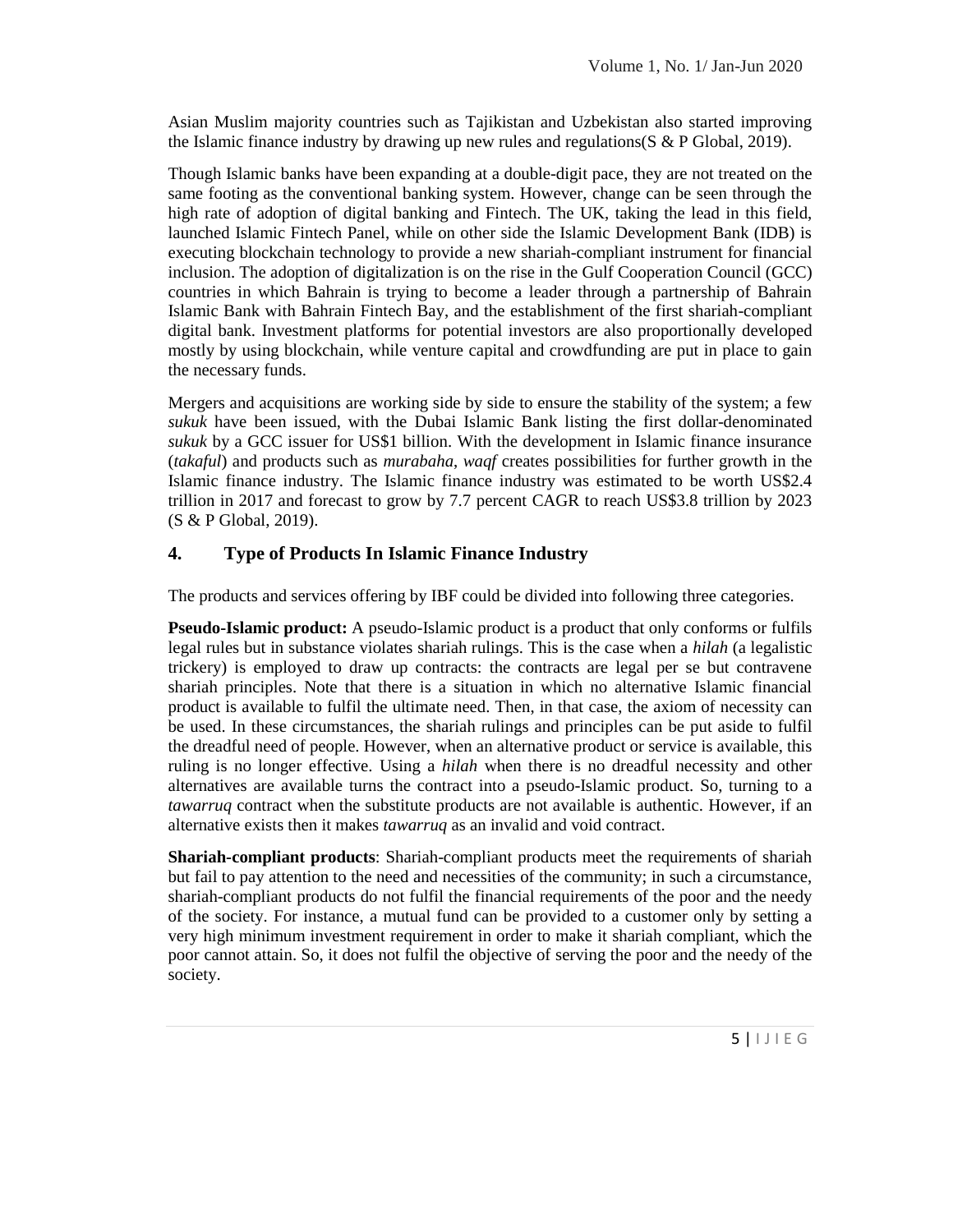**Shariah-based products:** A shariah based product is the shariah-compliant product that fulfils all the necessary requirements of everyone in the market. These products are not just only based on shariah principles, but they also meet the necessities and requirements of the poor and the lower middle class. So, a shariah-based product is shariah compliant one which fulfils the social and the cultural goals of the community. For instance, a home financing is a shariah-based product if it targets all the segments of societies, such as the poor, the middle class and the upper class (Ahmed, 2011).

#### **5. Marketing Practices of IBF**

IBFIBF practice the conventional way of the market, and they have failed to establish their independent identity. Unlike the conventional marketing system, the focus of Islamic marketing is also on rich people rather than the destitute or the middle class who are deprived of the basic necessities of life. The IBF, are also failed in giving attention to illiterate or backward people so as to lift them out of a life of destitution and privations (El-Bassiouny, 2016).

Decades back the IBF made their mark on the world. However, they have not been able to dispel doubts and confusions regarding their services and operations. Hence the general public cannot differentiate between Islamic and conventional marketing. Their main focus of the IBF is on earning, neglecting the basic principles of shariah such as supporting the poor, fighting poverty and promoting education.(Shabbir & Zaman, 2016)

To make things worse, they are still talking and claiming about the growing assets and the extension of their business. They completely neglect to think whether they meet the needs and the requirements of customers. Due to not focusing on consumers' need, they are unable to command the attention of the public at large. In general, society does not largely benefit from the IBF despite their ostensibly altruistic objectives and lofty vision (Yumna, 2019).

The marketing techniques employed by Islamic banks lack customer-centric strategies. They pay more attention to other matters than the customer, the backbone of any industry. Moreover, the information that is available on the websites of Islamic banks is incomplete and unable to clear the minds of customers regarding their operation and services (Floren et al., 2019).

The worst scenario in which Islamic banking got itself caught is the use of employees that are familiar with conventional banking rather than Islamic banking. When your front-line employees do not have enough knowledge about Islamic banking, how you can expect Islamic marketing from them? So, as a result, Islamic banks are abysmally promoted.

The unity of the state of the state of the state of  $\overline{6}$  | 1 J | E G It has been observed that many Islamic banks and conventional banks with Islamic windows are using the logo or the title of "Islamic" to attract the customers. However their operations, products, and services have no concern with Islam at all. It reduces the reliability of Islamic banks. The officials working at Islamic bank just can use the title of the religion, the most important element of the Muslim life, in order to attract the customers. For this purpose, they exploit their views regarding religion in order to attract their attention and achieve their purpose. Islamic banks should develop themselves in such a way professionally that they do not need the label of religion in order to gain promotion and popularity; their models and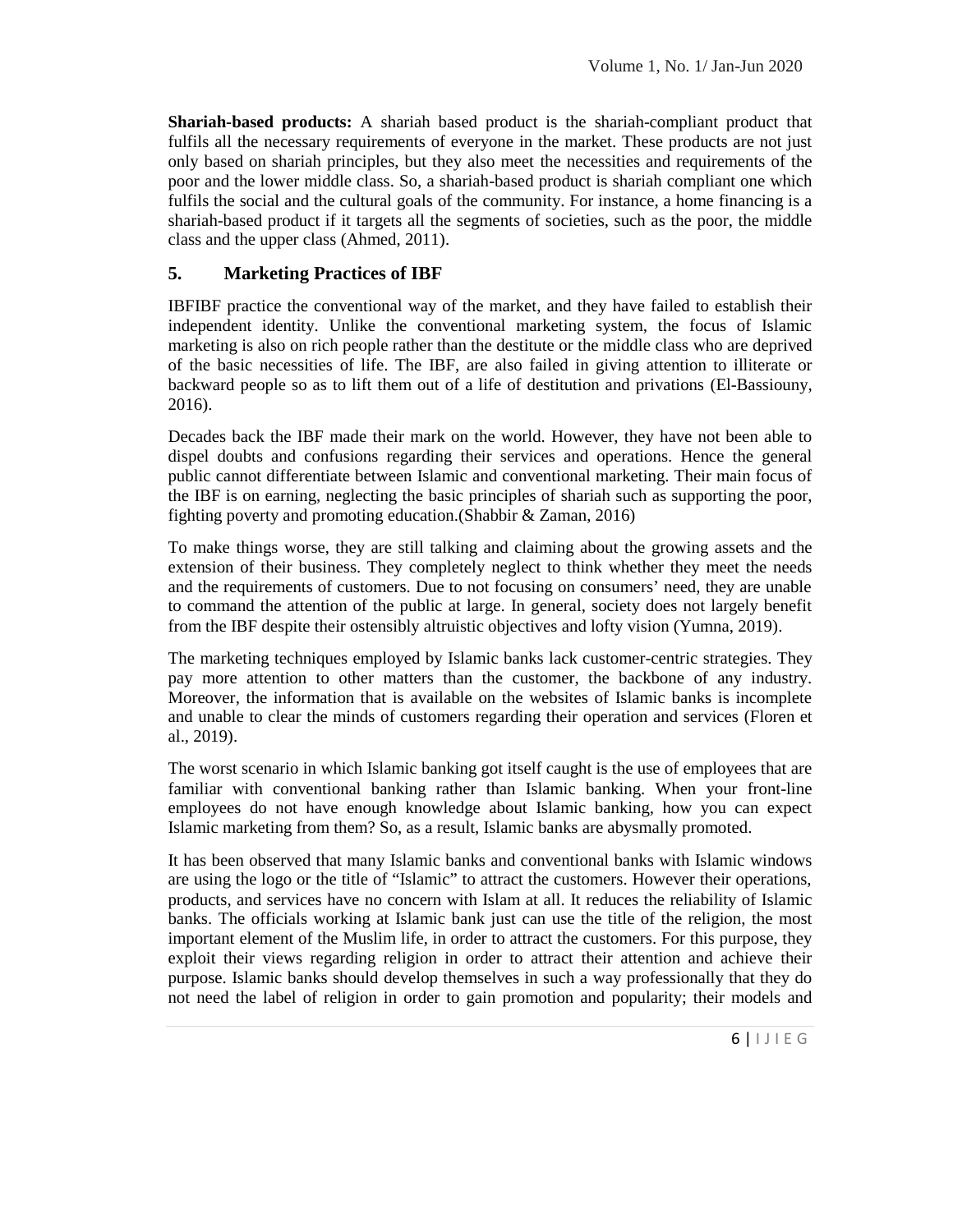products should be self-explanatory and intrinsically appealing to the public at large (Hati  $\&$ Idris, 2019; Hayat & Hassan, 2017).

Despite have spent decades in promoting their products and services, some of the officials of Islamic banking still think and believe that Islamic banking is not different from the conventional banking system. They hold that there is only a difference of the word "religion" in Islamic and conventional banking, while the rest of the theory and practices are impossible to tell apart.

#### **6. Challenges for IBF Institution**

Islamic banks are using every resource in order to gain popularity and compete with the traditional conventional banking system. For achieving this purpose, they use multiple advertisement techniques. However, the problem arises when they employ the techniques which are not compatible with Islamic principles (Hayat & Hassan, 2017). The marketing techniques win many customers to their fold indeed, but the officials at Islamic banks undertaking the activity of promoting and selling products do not stick to Islamic values and ethics

Despite all the promotion and advertisement techniques adopted by Islamic banks, the potential customers and the general public are still not drawn to the products and the services offered by Islamic banks (Hoque et al., 2019).

The research and development department of Islamic banks are focusing on how to incorporate shariah in their products in order to make them Islamic rather focusing on customer's needs and requirements. The managers of Islamic banks, while compromising on Islamic do's and don'ts, show to the world that they are Islamic, just in order to attract new customers (Idris et al., 2019).

A lot of research has been carried out on the need of skilled professionals and experts who have knowledge of both shariah and financial system so that they can offer products which are Islamic as well as market competitive. Unfortunately, Islamic banks have so far failed in educating Muslim consumers that their way of conducting business is better than lending out money and loan-based services. The failure of Islamic banks can be attributed to their poor advertisement and promotion strategies.

The overarching purpose of the creation of the Islamic banking system is to help the needy and the poor in society by achieving *maqasidal-Shariah* (the objectives of Islamic law). Despite every minute progress in the Islamic banking system, the industry is still far from achieving the objectives of *maqasid al-Shariah*. Instead of fulfilling the objective of Islamic law, this industry is going in the opposite direction by aiding the already rich and neglecting the lowly (El-Bassiouny, 2016).

ntal banks are<br>share of the<br>tters worse,<br>7 | 1 J I E G The advancement of technology and the development of new models has resulted in stiff competition among industries players. The same applies to Islamic and conventional banking system. An intense competition is underway between them. On the one side Islamic banks are facing competition with rival conventional ones, and on the other side the size the share of the Islamic banking system globally is only slightly over 1%. Moreover, to make matters worse,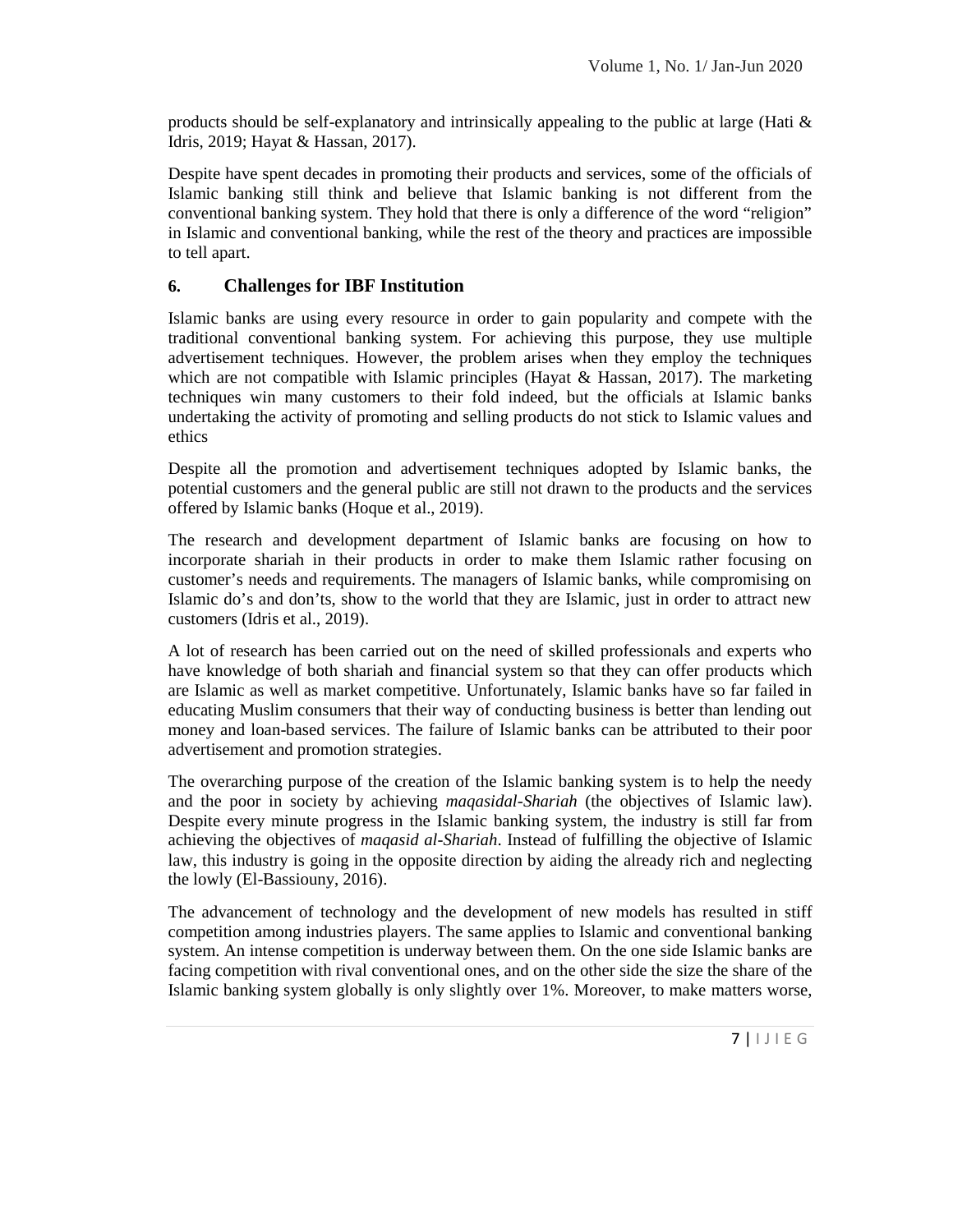the products of Islamic banks are quite expensive due to the extra layer of shariah compliance cum regulatory compliance.

#### **7. A Paradigm Shift In Marketing Of Islamic Financial Services**

A paradigm shift is necessary for IBF in order to bring their marketing practices in line with the Islamic law. The following points elucidate the essentials required for the indispensable paradigm shift.

- It is essential to separate the identity of Islamic economics and Islamic finance industry (Hati & Idris, 2019; Hayat & Hassan, 2017; Idris et al., 2019).
- Achieving the objectives of Islamic law should be the top priority. This calls for offering shariah based products, not shariah compliant or pseudo-Islamic products (Jan et al., 2019; Din & Mohammad, 2019; Yumna, 2019).
- A strong desire for infinite accumulation of wealth and limitless consumption of resources should not be the aim of the executives of IBF ( Hassan & Mollah, 2018; Herry et al., 2019; Alam and Seifzadeh, 2020; Kurt et al., 2020).
- A standardized and integrated model of Islamic finance at global level is a key to achieving more growth and sustainability. In 2017, the market saw a windfall of *sukuk* issuance. At the same time, cases like the Dana Gas issue acted as a wake-up call for the industry and shifted the attention back to the standardization debate. Investors tend to shy away from uncertainty, and they tend to shrink from the commodities they are not able to quantify. Therefore, we think that standardization, of legal documentation and Sharia interpretation, is not only important but also is the way forward for the industry to restore its appeal (Muhammad et al., 2019; Qadri & Bhatti, 2019; Radzali et al., 2019).
- There is a need to actively react to current social and global issues and address broader challenges such as the preservation of environment, environmental and social well-being (Ismail et al., 2019; Rifa'i & Ayu, 2019).
- A focus on building the awareness of the general public (Musse et al., 2019; Shinkafi et al., 2019; Zin et al., 2019).
- A focus on the poor strata of the society (Choudhury, 2019; Floren et al., 2019).
- A focus on the needs and the preferences of customers (El-Bassiouny, 2016; Herry et al., 2019; Mohammad et al., 2016; Najibullah, 2016).
- Innovative products are required to cope the expectations of customers of this digital era. Moreover, Agile and low cost solutions should be provided (Maulan et al., 2016; Riaz et al., 2017).
- Example 18 in the service at  $\frac{8 \mid 1 \mid 1 \in \mathbb{G}}{8 \mid 1 \mid 1 \in \mathbb{G}}$  Better trained staff at the front offices is required to directly deal with the customers. They must be good in behavior and knowledgeable. Multiple studies show that they mostly adopt a conventional approach because of their previous service at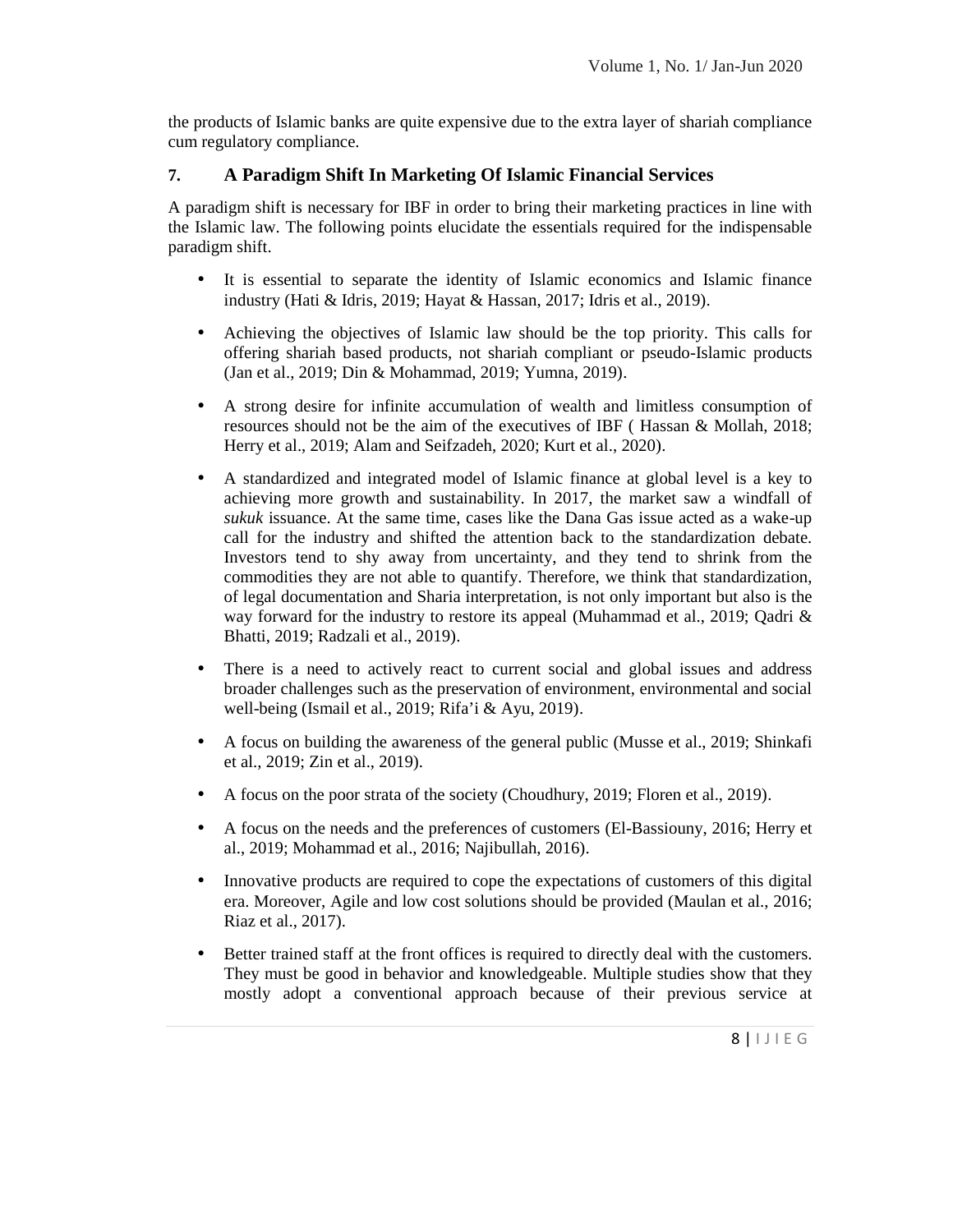conventional financial industry and traditional financial background (Aziz et al., 2019; Fauzi & Suryani, 2019; Wu et al., 2019).

• There is no need to compare Islamic banking products with conventional products. The conventional banking is well established and is at least a century older than Islamic banking. Therefore, the conventional banking has a wider range of products and marketing strategies. Many customers want to have guaranteed returns on their investments, which is not possible in *wadiah* accounts, although some investments (such as mark-up) provide more stable returns than others (such as *mudharaba*). Therefore, the Islamic banks need to have their own products and marketing strategies instead of comparing their products with conventional banking (Ezeh  $\&$ Nkamnebe, 2019; Hati & Idris, 2019; Kurt et al., 2020; Riaz et al., 2017).

#### **8. Concluding Remarks**

Although Islamic finance Industry emerged as an alternative financial system on the spectrum of global financial sector, it has been failed to get its independent identity. With relevance to the subject of this study, IBF are mimicking the conventional finance industry in their marketing practices. Islam has devised comprehensive principles of marketing, but the marketers and executives of IFIs are overlooking those and following the footprints of conventional industry. Consequently, Islamic finance has been deviated from its origin which is accomplishment of Maqasid Al Shariah. It is also a vivid fact that IFIs also confronting various challenges such as lack of skilled talent, support from government and regulatory bodies. A paradigm shift is required to make the marketing practices of IFIs in line with the Islamic principles and ethics of marketing.

#### **References**

- Ahmed, H. (2011). Maqasid al-Shari'ah and Islamic financial products: A framework for assessment. *ISRA International Journal of Islamic Finance*, *3*(1), 149–160.
- Alam, I., & Seifzadeh, P. (2020). Marketing Islamic Financial Services: A Review, Critique, and Agenda for Future Research. *Journal of Risk and Financial Management*, 13(1), 12.
- Altinbasak-Farina, I., & Burnaz, S. (2019). *Ethics, Social Responsibility and Sustainability in Marketing*. Springer.
- Americation Marketing Association, AMA, (2014
- pages.<br>9 | I J I E G Aziz, S., Md Husin, M., Hussin, N., & Afaq, Z. (2019). Factors that influence individuals' intentions to purchase family takaful mediating role of perceived trust. *Asia Pacific Journal of Marketing and Logistics*, *31*(1), 81–104.

Baker Ahmed Alserhan, (2011). *The Principles of Islamic Marketing*, Gower, 220 pages.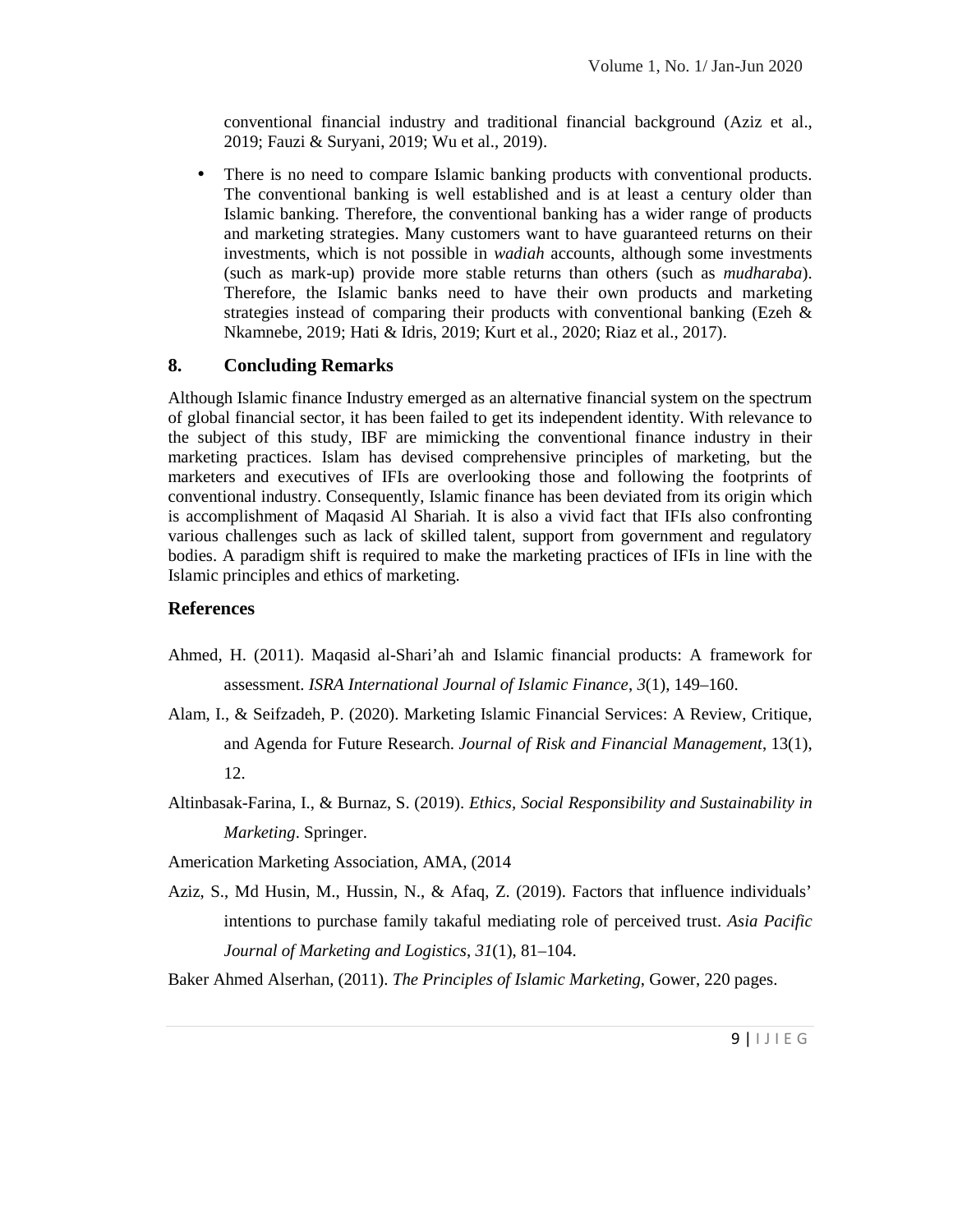Balmer, J. M., & Burghausen, M. (2019). Marketing, the past and corporate heritage. *Marketing Theory*, *19*(2), 217–227.

Bartels, R. (1976). *The History of Marketing Thought* (2nd ed., pp. 1–33).

- Cedomir Nestorovic ́, (2007). *Marketing in an Islamic Environment*, CEMM Editions, Paris.
- Choudhury, M. A. (2019). 6 The way towards standardizing Islamic economic, financial, and banking fatawa. *The Growth of Islamic Finance and Banking: Innovation, Governance and Risk Mitigation*, 101.
- El-Bassiouny, N. (2016). Where is "Islamic marketing" heading?: A commentary on Jafari and Sandikci's (2015) "Islamic" consumers, markets, and marketing. *Journal of Business Research*, *69*(2), 569–578. https://doi.org/10.1016/j.jbusres.2015.05.012
- Ezeh, P. C., & Nkamnebe, A. D. (2019). Islamic bank selection criteria in Nigeria: A model development. *Journal of Islamic Marketing*.
- Fauzi, A. A., & Suryani, T. (2019). Measuring the effects of service quality by using CARTER model towards customer satisfaction, trust and loyalty in Indonesian Islamic banking. *Journal of Islamic Marketing*, *10*(1), 269–289.
- Floren, J., Rasul, T., & Gani, A. (2019). Islamic marketing and consumer behaviour: A systematic literature review. *Journal of Islamic Marketing*.
- Fox, K. F. (2019). The History of Marketing of Identity. *Proceedings of the Conference on Historical Analysis and Research in Marketing*, *19*, 398–399.
- Fu, P. H., Jonathan, T., & Bano, N. (2019). *Business in Technological, Marketing and Social Perspectives: A Progress in Strategic and Human Resource Management*.
- Hassan, A., & Mollah, S. (2018). A New Perspective: Islamic Business Ethics and Islamic Finance Customer Loyalty. In *Islamic Finance* (pp. 45–52). Springer.
- Hati, S. R. H., & Idris, A. (2019). The role of leader vs organisational credibility in Islamic social enterprise marketing communication. *Journal of Islamic Marketing*.
- Hayat, R., & Hassan, M. K. (2017). Does an Islamic label indicate good corporate governance? *Journal of Corporate Finance*, *43*, 159–174. https://doi.org/10.1016/j.jcorpfin.2016.12.012
- Management<br>nstitutions to<br>10 | | J | E G Herry, E., Permana, P. Y. E., Aji, W. B., & Muhtadi, R. (2019). Total Quality Management Development and Sharia Governance Efforts in Sharia Micro Financial Institutions to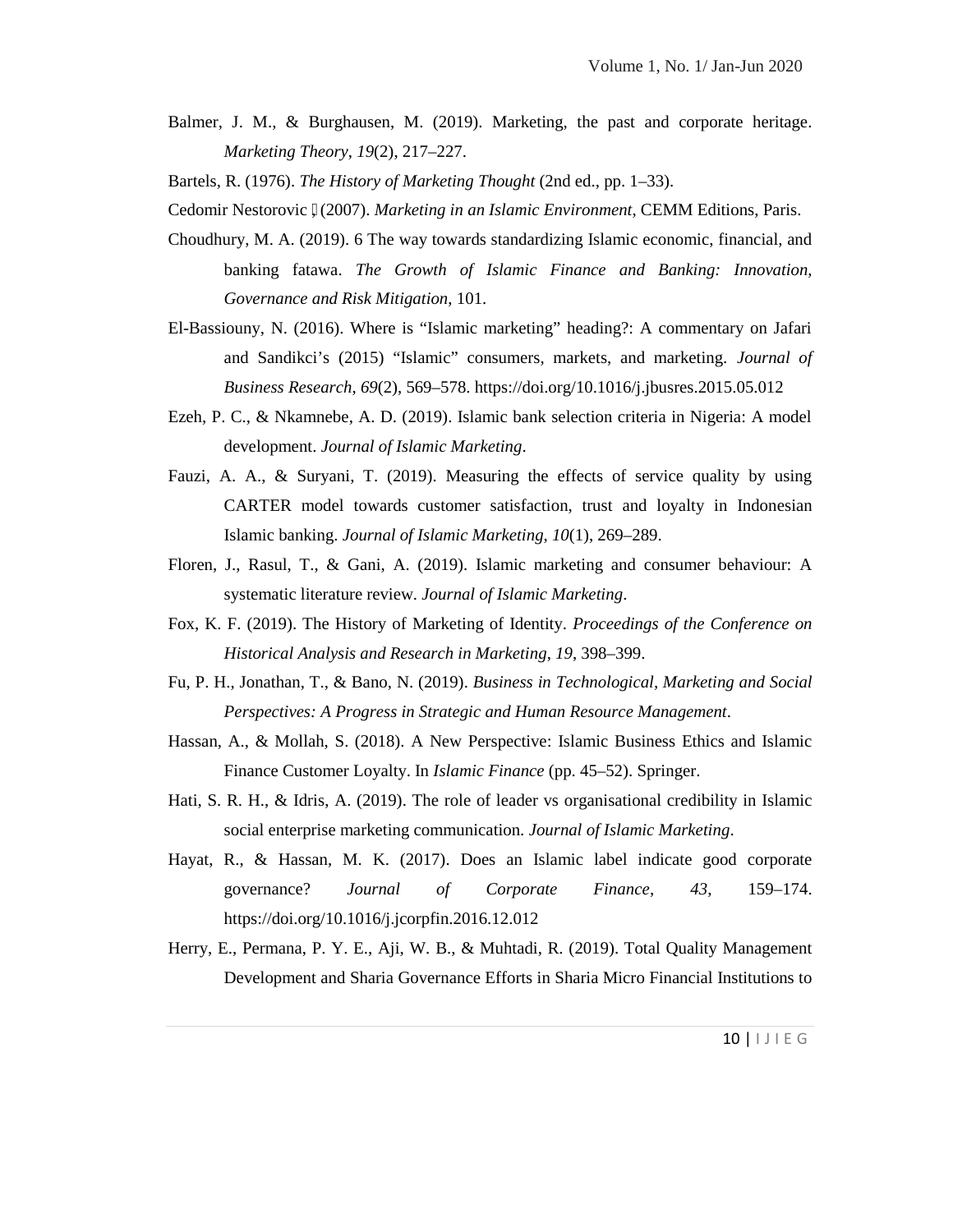Improve Market Share. *IJIEEB: International Journal of Integrated Education, Engineering and Business*, *2*(1), 27–35.

- Hoque, M. E., Hassan, M. K., Hashim, N. M. H. N., & Zaher, T. (2019). Factors affecting Islamic banking behavioral intention: The moderating effects of customer marketing practices and financial considerations. *Journal of Financial Services Marketing*, *24*(1–2), 44–58.
- Idris, M., Kadir, N., & Rahmah, N. (2019). Brand Religiosity Image: A Conceptual Review of Islamic Marketing. *3rd International Conference on Accounting, Management and Economics 2018 (ICAME 2018)*.
- Ismail, A. G., Shaikh, S. A., & Zaenal, M. H. (2019). Ecosystem in Islamic Finance and Its Link with SDGs. *Working Papers-Puskas Baznas*, *2*.
- Jamnik, A. (2019). The question of ethical decision in marketing and ethics. *Cultura Económica*, *29*(80), 41–53.
- Jan, S., Siddiqi, M. F., & Ullah, K. (2019). Maqasid al Shariah and Stakeholders' Wellbeing in Islamic Banks: A Proposed Framework. *Business & Economic Review*, *11*(1), 83– 102.
- Kotler, P. (2011). *Principles of Marketing*.
- Kurt, Y., Sinkovics, N., Sinkovics, R. R., & Yamin, M. (2020). The role of spirituality in Islamic business networks: The case of internationalizing Turkish SMEs. *Journal of World Business*, *55*(1), 101034. https://doi.org/10.1016/j.jwb.2019.101034
- Maulan, S., Omar, N. A., & Ahmad, M. (2016). Measuring halal brand association (HalBA) for Islamic banks. *Journal of Islamic Marketing*, *7*(3), 331–354.
- Mohammad, J., Quoquab, F., & Omar, R. (2016). Factors Affecting Organizational Citizenship Behavior among Malaysian Bank Employees: The Moderating Role of Islamic Work Ethic. *Procedia - Social and Behavioral Sciences*, *224*, 562–570. https://doi.org/10.1016/j.sbspro.2016.05.440
- 11 | I J I E G Muhammad, T., Mamman, D., & Tangaza, M. A. (2019). Controversies and Challenges of Islamic Banking: Analysis of Regulatory Reform. *Journal of Contemporary Research in Business, Economics and Finance*, *1*(1), 12–15.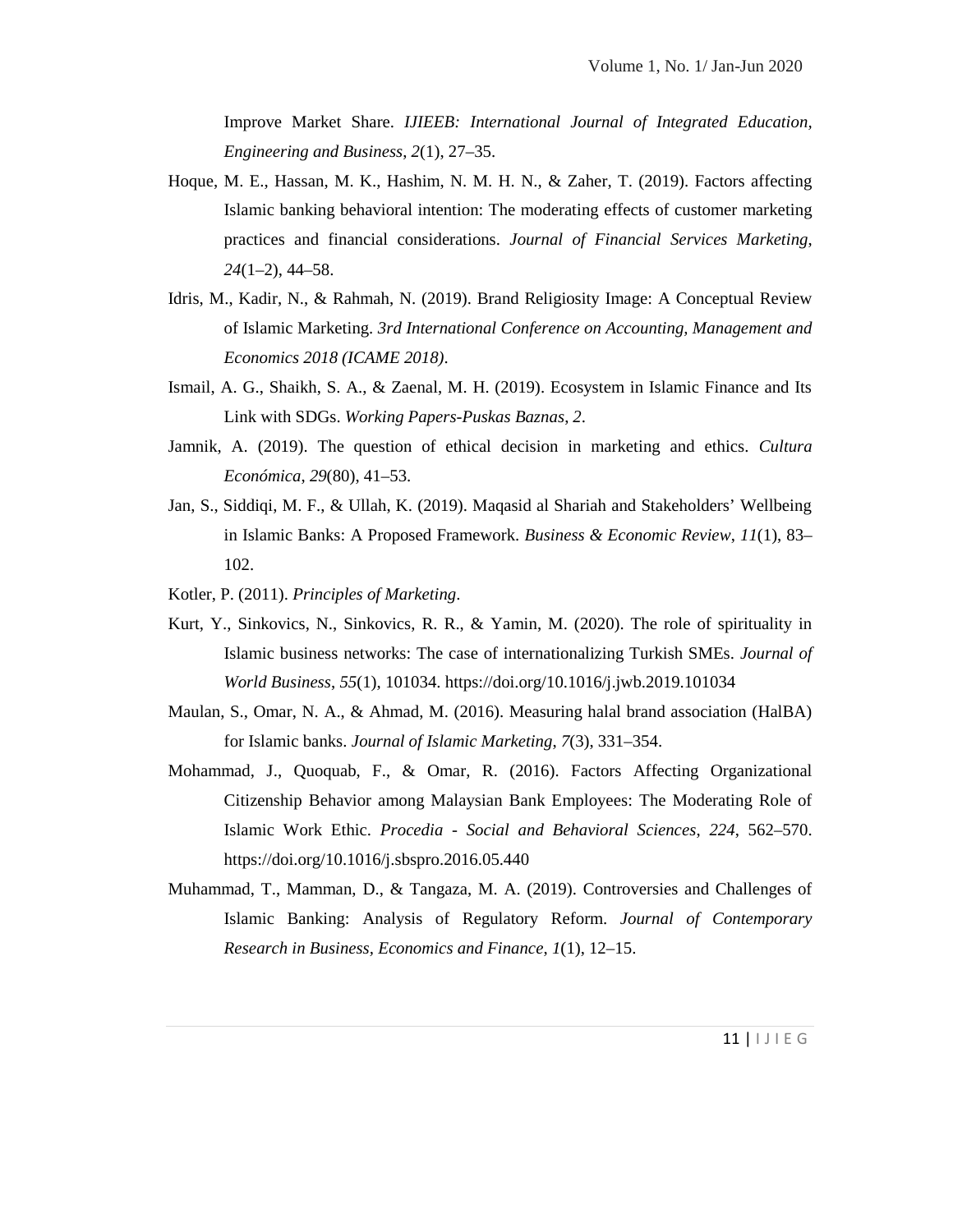- Mukhibad, H. (2019). Islamic Business Ethics Disclosure and Earnings Management– Evidence from Islamic Banks in Indonesia. *Journal of Islamic Finance*, *8*(2), 31–42.
- Musse, A. M., Ab Rashid, R., & Zainol, Z. (2019). The Emergence of Islamic Banks in Somalia in the Post-Conflict Era: Prospects and Challenges. *Indian-Pacific Journal of Accounting and Finance*, *3*(1), 41–49.
- Najibullah, S. (2016). *Marketing effectiveness of Islamic and conventional banks: Evidence from Malaysia*.
- Ozlem Sindikci and Gillian Rice (editors), 2013, *Handbook of Islamic Marketing*, Edward Elgar Publishing, 544 pages
- Paul Temporal, (2011). *Islamic Branding and Marketing,* Wiley
- Qadri, H. M.-D., & Bhatti, M. I. (2019). *The Growth of Islamic Finance and Banking: Innovation, Governance and Risk Mitigation*. Routledge.
- Radzali, N. E. B., Habibi, N. A. B. M. N., Sabri, N. A. B. M., & Ismail, S. A. B. (2019). Examining Contracts used in Islamic Trade Financing: Issues in Bai Al-Dayn and Murabahah. *International Journal of Management and Applied Research*, *6*(4), 366– 374.
- Riaz, U., Burton, B., & Monk, L. (2017). Perceptions on the accessibility of Islamic banking in the UK—Challenges, opportunities and divergence in opinion. *Accounting Forum*, *41*(4), 353–374. https://doi.org/10.1016/j.accfor.2017.10.002
- Rifa'i, A., & Ayu, P. (2019). Encouraging Sharia Financing Banks to Achieve SDGs through Poverty Alleviaton. *Journal of Islamic Finance*, *8*(2), 10–20.
- S & P Global. (2019). Islamic Finance Outlook. Retrieved from https://www.difc.ae/thebottomline/files/1015/3794/8517/Islamic\_Finance\_2019.pdf
- Shabbir, M. S., & Zaman, S. (2016). Marketing Strategic of Financial Services by Islamic Banks. *Standard Journal of Global Business and Management. 15*, *23*(3), 2.
- Shinkafi, A. A., Yahaya, S., & Sani, T. A. (2019). Realising financial inclusion in Islamic finance. *Journal of Islamic Marketing*.
- 12 | I J I E G ud Din, A. S., & Mohammad, M. S. (2019). *Islamic Banking and the Application: Microscope of Maqasid e Shariah*.